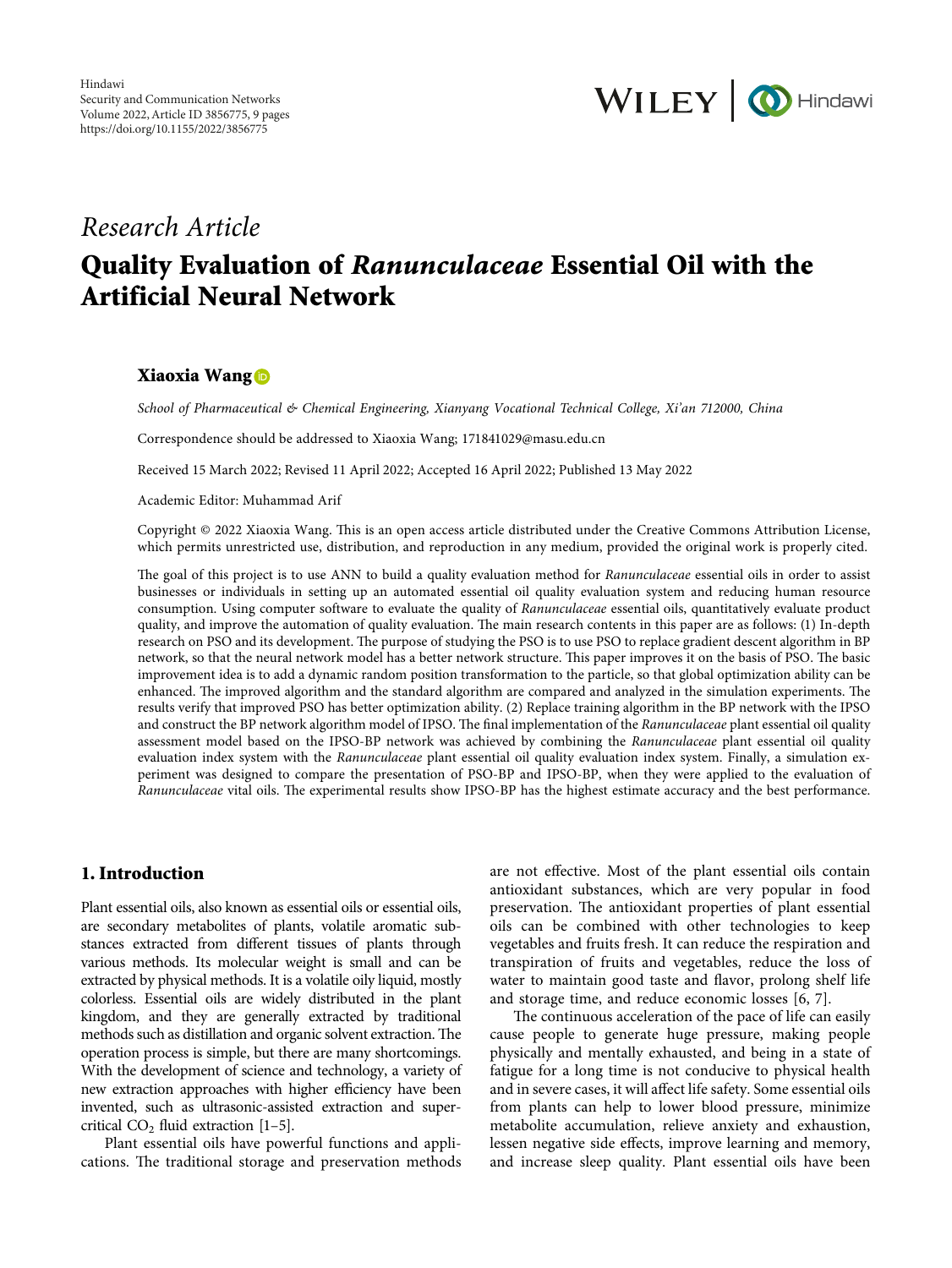discovered to trigger apoptosis in cancer cells and have substantial clinical benefits on cancer cell inhibition and DNA repair, according to studies. Different plant essential oils should have inhibitory effects on the various cancers and have significant antitumor effects [\[8](#page-8-0), [9\]](#page-8-0).

People often use chemical drugs to prevent and eliminate mosquitoes. Although they have achieved good results, they are prone to drug resistance and adversely affect the environment. Plant essential oils are easily degradable and have good safety performance. They have the functions of contact killing, repelling, attracting and inhibiting the growth of various pests, and are safer for higher animals. Plant essential oil is composed of a variety of components, and each component can interact with each other, which is not easy to make mosquitoes resistant to drugs, and is environmentally friendly [\[10](#page-8-0), [11](#page-8-0)].

Plant essential oils have aroma, moisturizing, and antiseptic functions, and are used for the research of cosmetics and daily necessities. Essential oils have a refreshing scent and can be used in the preparation of perfumes, which have a refreshing, calming, and fatigue-relieving effect. It has a fresh fragrance, small molecular weight, and strong penetrating ability, which can speed up skin absorption, promote blood circulation, slow down skin aging and wrinkles, increase skin elasticity, improve skin quality, and achieve the purpose of skin care. Perming and dyeing hair can easily cause dry hair and split ends. Plant essential oils can protect hair from physical damage, repair damaged hair, and increase hair toughness and luster [\[12](#page-8-0), [13](#page-8-0)].

When used in feed, plant essential oil has a unique smell that can increase cattle feed intake and improve conversion rates. It has antioxidant, insecticidal, and antiseptic properties, and is used as feed additives, pesticides, and preservatives, and plays an important role in livestock breeding. Essential oils can be used to improve the immune mechanism and stress ability of livestock and reduce the occurrence of diseases. Adding oregano essential oil to the feed has strong antibacterial and bactericidal ability, and has good control of intestinal diseases caused by various microorganisms and pathogenic bacteria. It can improve the intestinal microflora of livestock, increase the disease resistance of the intestine, and reduce the infection of pathogenic bacteria [[14](#page-8-0), [15](#page-8-0)].

Because of the powerful effects of plant essential oils, the quality evaluation of plant essential oils is very important. But so far, there is no efficient method for evaluating the quality of plant essential oils. Based on the essential oils of *Ranunculaceae* plants, this work combines the quality evaluation of essential oils with artificial neural networks to design an efficient quality evaluation method for essential oils of *Ranunculaceae* plants.

The paper arrangements are as follows:

Section 2 examines the appropriate ANN model for the application. Section [3](#page-2-0) discusses the improved particle method. The particle updates its own data, i.e., it converges to the local extremum and is unable to escape. They analyze the IPSO-BP network for quality evaluation of *Ranunculaceae* essential oil. Section [4](#page-5-0) Based on the aforementioned information, imitation experiments will be designed to examine the enhancement of the particle swarm optimization technique. Section [5](#page-7-0) concludes the article.

## **2. Related Work**

An artificial neural network model that is adequate for the application, an acceptable network topology, and an effective training procedure are all important considerations when selecting one for use in practice [\[16\]](#page-8-0). ANN research concentrates mostly on adjusting the structure and improving the training method for a certain network model. Using a feedforward neural network allows for fast convergence and simple learning. Literature [[17\]](#page-8-0) suggests that three or more levels of the network structure are commonly used in actual applications. The neural network's arbitrary approximation theorem states that any continuous function can be arbitrarily approximated by training an appropriate multilayer feedforward neural network. Because it is simple and successful, the classic error back-propagation method has become the most commonly researched and implemented supervised learning technique. According to literature [\[18](#page-8-0)], the BP method has a number of drawbacks, including sluggish convergence in multilayer networks and the risk of falling into a local minimum. The upgraded BP algorithm can take several forms, the most common of which is the addition of additional momentum and learning rate to the BP network. Although the problem of quickly sliding into local minima is improved by the added momentum technique, sluggish convergence is still a problem. By limiting the learning rate to a given range, the method of altering the learning rate automatically adapts. Despite its ability to increase the network's convergence rate, it has a small impact on the weights, which means huge errors will persist. Training time period and fast convergence speed have been claimed by literature  $[19]$  $[19]$  for the LM approach. This is a high-dimensional operation problem with a lot of storage space requirements since the LM approach needs to calculate the error's Jacobian matrix. However, LM has the drawback of being prone to local minima.

Reference [[20\]](#page-8-0) proposes that in the traditional neural network training process, prediction correction method, or empirical selection is the most commonly used network structure selection method. The training algorithm is known in the above study for optimizing weights and thresholds, and it has the disadvantage of being easy to fall into the local optimum and difficult to jump out. Therefore, the error function must be a continuously derivable function. Literature [[21\]](#page-8-0) proposed a new weight training method by combining BP algorithm and differential evolution and used it in the prediction experiment of breast cancer, and achieved good results. Reference [\[22\]](#page-8-0) uses the differential evolution algorithm to train and optimize the weights of the feedforward network, and compares optimization results with several other network training methods based on gradient descent. The results show that the method has better accuracy. Literature [[23](#page-8-0), [24](#page-8-0)] proposed that the application of DE and PSO to online training and optimization of network weights has obvious advantages, and these improved methods have also been successfully applied in the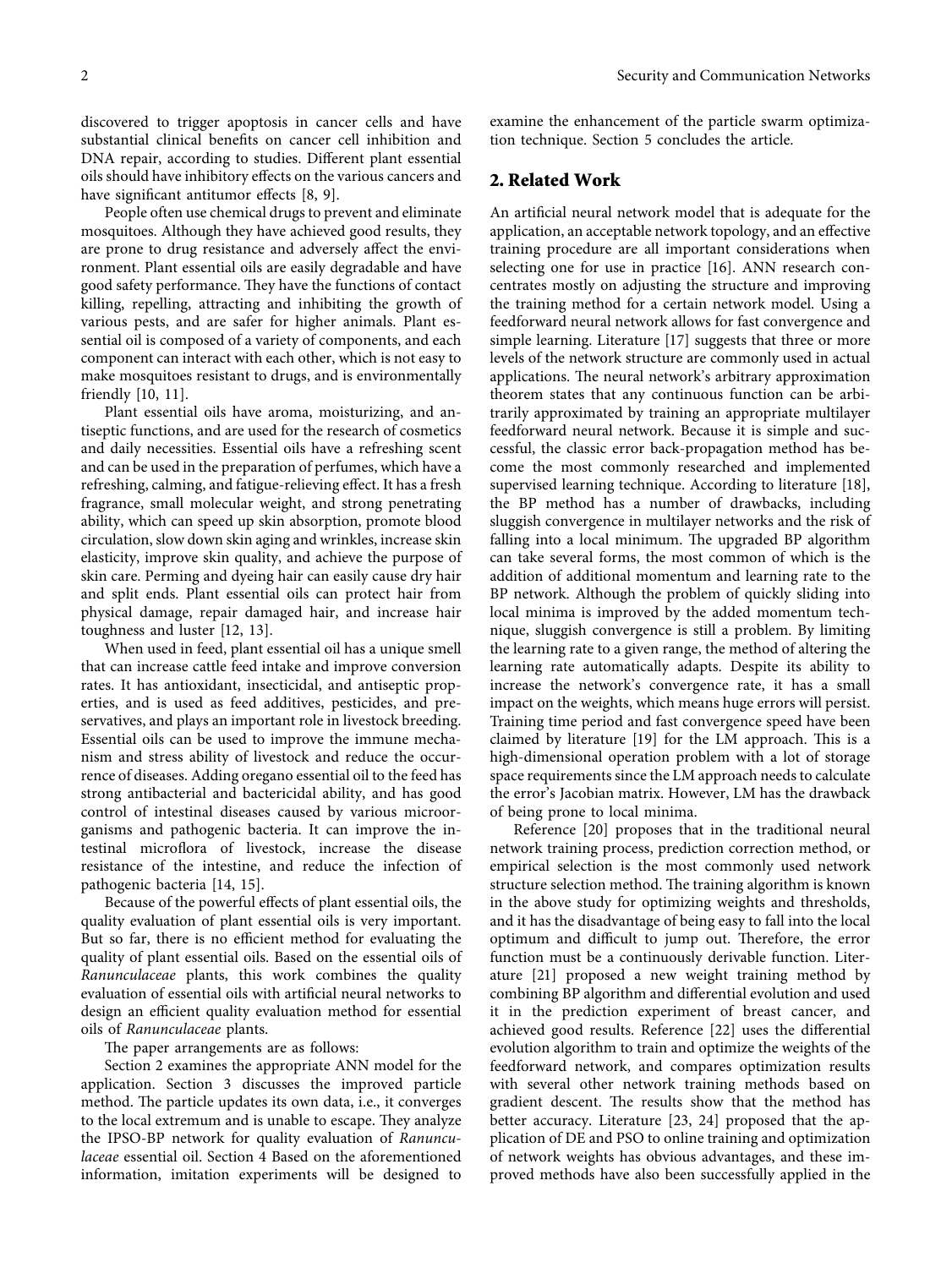<span id="page-2-0"></span>fields of medicine and engineering technology. References [\[25, 26](#page-8-0)] proposed a hybrid algorithm and applied it to the weight optimization of neural network. In the optimization process, first determine the network structure, and then use the global search ability of PSO to obtain the final weight combination, and finally use the traditional method to finetune the weights to find better results.

## **3. Method**

This work proposes an improved particle swarm optimization algorithm (IPSO) and combines it with BP network to construct the IPSO-BP network, which can achieve the quality evaluation of *Ranunculaceae* essential oils. The structure of IPSO-BP is illustrated in Figure [1.](#page-3-0)

#### *3.1. Improved PSO*

*3.1.1. PSO.* The basic idea of particle swarm optimization algorithm is to use the collective intelligence of the population to perform a global search and compare the local optimal solutions according to the fitness function. Premise assumptions and conventions, compared with statistical methods, particle swarm optimization algorithm is purer, and the scope of application is wider.

The population of the particle swarm optimization technique is made up of some abstract particle individuals. Individuals have neither mass nor volume, and the population's dimension is the number of individuals. Assuming that the dimension of a certain group is *n*, the position of the *i*-th particle in the population in the n-dimensional space is represented by vector  $A_i = [a_1, a_2, \dots, a_n]$ , and the flying speed of the particle is represented by vector  $B_i = [b_1, b_2, \dots, b_n]$ . In the particle swarm optimization algorithm, each individual particle maintains the individual optimal value that it has searched for. Then, in the process of individual particle flight search, it is necessary to compare with the global optimal value to judge and update its own position. Its essence is to exchange the global search result information, which is also the global search capability of the particle swarm algorithm. Its formula is as follows:

$$
b(t+1) = b(t) + a_1 r (pb(t) - p(t)) + a_2 r (gb(t) - p(t)),
$$
\n(1)

$$
p(t+1) = p(t) + b(t+1).
$$
 (2)

The last expression in equation  $(1)$  represents the global general gain when the particle swarm moves in the solution space. It is the essence of the particle swarm optimization algorithm because this expression means that the PSO algorithm does have the global optimization search ability. In the particle swarm optimization algorithm, each particle of the populat\ion dynamically adjusts its motion attributes by combining the social cognition experience of the population and its own exploration and learning experience.

In practical optimization applications, it is often hoped that the particles can have a large acceleration when the standard particle swarm optimization method is just started,

thereby improving the global search ability. When the population acquires a specific piece of information, the search space is quickly converged to a narrower range, and the particle velocity is reduced so that the particles can explore finely within this local range. Therefore, a nonnegative inertia weight is added to the particle's speed term to control the speed of the current particle's speed transformation.

$$
b(t+1) = wb(t) + c_1 r (pb(t) - p(t)) + c_2 r (gb(t) - p(t)).
$$
\n(3)

Dynamically changing inertia weights can achieve better optimization capabilities than fixed inertia weights. The inertia weight can change linearly during the particle swarm search process, or it can change dynamically according to a certain measure function of the particle swarm performance. The basic flow of the standard particle swarm optimization algorithm is shown in Figure [2](#page-3-0).

It can be seen from the formula of the standard particle swarm optimization that the advantages of the particle swarm optimization algorithm are very significant compared to the steepest descent algorithm and other conventional back-propagation optimization algorithms.

- $(1)$  The superiority of the idea of swarm intelligence itself is that it is not easy to fall into local extreme values, and it has the ability of global search and optimization.
- $(2)$  The population converges quickly to the global optimum.
- (3) Except when exchanging information, each particle's search is parallel. The movement between particles can be considered independent of one another, and each particle advances on its own proper route.
- $(4)$  There are no special assumptions and restrictions on the input data, which makes the particle swarm optimization algorithm applicable to the solution of almost all optimization problems.
- (5) Almost without modifying any parameters, it can be input into the model.
- $(6)$  The standard particle swarm algorithm has a simple idea, which only includes some basic mathematical operations and coding mapping rules, and does not have high requirements for the input data itself. The computational time complexity of the particle swarm algorithm is much lower than that of the genetic algorithm, and it does not require the derivative of the error function like the back-propagation algorithm. It only needs to calculate the output value, which is very convenient for computer operation processing.

3.1.2. Improved Method. The standard particle swarm optimization algorithm is likely to have the same problem as the steepest descent method when the particle updates its own information, that is, it converges to the local extremum and cannot escape. Because every time the population exchanges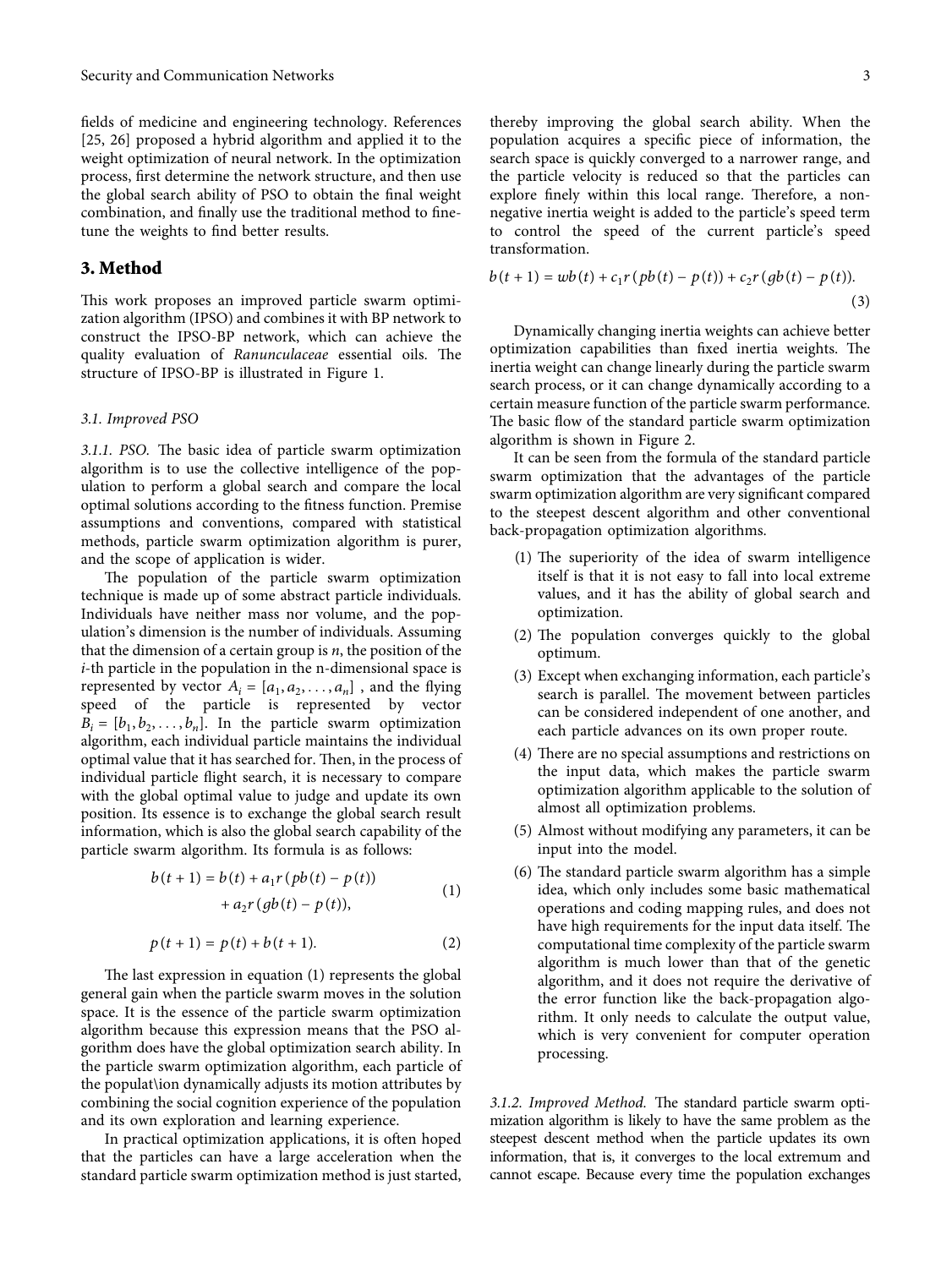<span id="page-3-0"></span>

Figure 1: Structure of IPSO-BP.



Figure 2: PSO flowchart.

information, the search scope is narrowed. At this time, it is very likely that the particle has not searched all the regions, or it is too late to find the optimal solution. The search area is shrunk by the population, resulting in the optimal solution being excluded from the search range and never converging to the global maximum. Many literature have studied this problem, such as increasing the number of particles to improve the global search ability. But the essence of the problem remains unchanged, and the global search scope is still narrowed. Therefore, this paper tries to expand this problem; each particle searches for the extreme value found by itself, and compares it with the extreme value found by the population. If the extreme value found by the population is better than the extreme value found by the particle itself, the strategy of the standard particle swarm method is to update the position and coordinate vector of the particle to the position and coordinate of the extreme value point found by the population. At this time, the search range of the population will be narrowed to the vicinity of the extreme point, but the strategy adopted in this paper is to add a random variation factor after the population finds the extreme point. After the position and coordinates of the particles are updated, the global search range is still maintained. It avoids the global optimal solution being excluded from the search area, and at the same time modifies the adaptive function and modifies the conditions for the particle to end the search, so that the particle can finally exit the iteration. The specific interaction steps of the specific interaction steps of  $\frac{1}{2}$ <br>
Final are as follows: Attributes of the specific interaction steps of the specific interaction steps of the specific interaction in the specif

This paper's improved particle swarm optimization algorithm can broaden the search range of particles in the solution space, resulting in a random distribution of particles in the global search range. This allows the algorithm to reach the best solution faster while also ensuring that no local convergence occurs.

In order to overcome the premature convergence of the algorithm, it is easy to fall into the local optimum. After exchanging the optimal information, when narrowing the search range, a new dynamic position transformation is added, so that the particles can have different random search capabilities at different stages. At the same time, some checking mechanisms are added to regulate whether the particles have a tendency to locally converge. This can adjust the movement speed and position of the particles in time, so that the particle swarm can continue to maintain a fast convergence speed as a whole, without sacrificing the global optimization ability of the particle swarm optimization algorithm itself. The design of the improved particle swarm optimization algorithm (IPSO) is discussed in detail below.

The variation factor of a particle is a binary random function with respect to the number of iterations and time. Use the number of iterations to consider and add time as an independent variable. When the population is initialized, the time is 0, and no mutation occurs within a certain period of time. Therefore, the significance of the independent variable time is to control the timing of change occurrence. At the same time, the consideration of the number of iterations is that if the population still does not converge when the number of iterations reaches a certain value, the mutation is turned on, so that the particles have a global search range.

When the position of the particle is always in a certain area and it is difficult to escape, it is considered that the population has the possibility of converging to the local optimum, and the mutation can be turned on. The specific variation factor operation is, on the basis of the formula of the standard particle swarm optimization algorithm, the position of the modified particle is as follows:

$$
p(t + 1) = P_t \times r \times p(t + 1),
$$
  
\n
$$
P_t = \frac{\sigma_t^2}{N} (P_{\text{max}} - P_{\text{min}}) + \frac{2\sigma_t^2}{N} (P_{\text{min}} - P_{\text{max}}) + P_{\text{max}}.
$$
\n(4)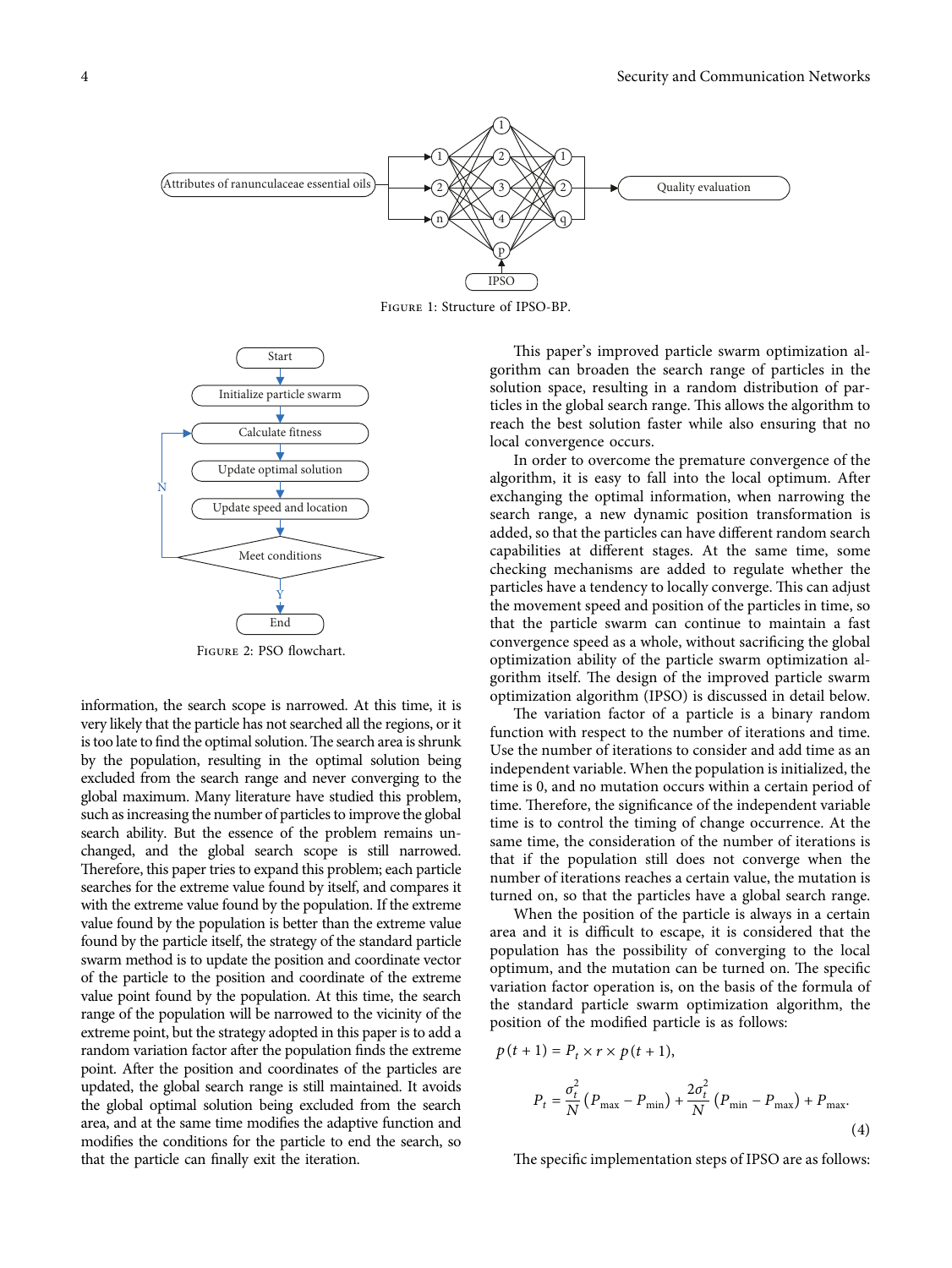- (1) Initialize the particle swarm, initialize the dimension of the population, the initial velocity, and initial position of the individual particle, and the extreme value of the velocity. Initialize the optimal value of each particle in the population and the global optimal value of the population, set the fitness function, and the maximum iterative evolution times to ensure that the algorithm can finally end.
- (2) According to the global optimal value and individual optimal value of the population, update the speed, and position of each individual in the population. And determine whether the speed of each particle is out of bounds; if it is out of bounds; use the speed threshold to limit the speed of the particles.
- (3) According to the individual optimal values of all individuals in the population, update the global optimal value of the population.
- (4) According to the speed and position difference of the population before and after evolution, if the population has the possibility of converging to the local optimum, compare the number of iterations and the number of times of convergence to the local. According to the dynamic variation formula, the position of the particles is dynamically adjusted and has a certain uniform distribution globally.
- (5) Transfer if the end condition is not met.
- $(6)$  The algorithm operation ends. The final judgment condition is that the fitness of the particle conforms to the expected error range or the algorithm encounters an abnormality. The adaptive mutation will be called when the position and velocity of the particles in the population are updated, which is used to increase the diversity of the population and maintain a good convergence speed.

#### *3.2. IPSO-BP Network for Quality Evaluation of Ranunculaceae Essential Oil*

*3.2.1. PSO-BP.* Realize the combination of particle swarm and BP neural network. This content will be the focus of the research in this section. The basic idea is to map the dimension values of the position matrix of each particle of the population in the particle swarm optimization algorithm to the network weights and thresholds of the BP neural network. The fitness function of the typical PSO-BP neural network model is developed using the training data set. In the typical BP neural network training procedure, the fitness function works similarly to the mean squared error function. In essence, the fitness function or mean square error function is the objective function of the optimization problem. As an optimization problem, the solution of the standard PSO-BP neural network model can be transformed into the particle corresponding to the global minimum of the fitness function, which is the global optimal solution. And the value of each dimension of the particle's position matrix is the network weight and threshold required by the BP neural network. The specific design steps are given below.

The number of population particles. According to a large number of simulation experiments carried out in this paper and the research experience of predecessors, when using particle swarm optimization algorithm to solve general function optimization problems, the number of particles is generally 10. Therefore, in the particle swarm optimization back-propagation neural network model studied in this paper, the number of particles is 10.

A single particle in the particle swarm's dimension value. According to previous research experience, the dimension of a single particle of particle swarm is as follows:

$$
d = Y_2(Y_1 + 1) + (Y_2 + Y_3). \tag{5}
$$

Each particle in the particle swarm's initial position. The value of each element can be between (−1.5, 1.5), that is, the lower limit of the position is −1.5, the upper limit is 1.5, and it is checked whether it is out of bounds during each iteration.

The velocity threshold for the individual particles of the particle swarm. Since the number of particles selected in this paper is 10, the range is set to  $(-10, 10)$ , that is,  $B_{\text{max}} = 20$ 

Selection of learning factors. According to the experience obtained in the simulation experiment,  $c_1 = 1.5$ ,  $c_2 = 2$ .

Selection of termination conditions. Set the maximum number of iterations to 1000. When the number of iterations reaches the maximum number, the program will be terminated. Set the precision to meet the optimization requirements. When the value of the fitness function is lower than the precision error, the program will be terminated; if an abnormal situation occurs, the program will be terminated.

The fitness function was designed. The fitness function is the mean squared error. Figure [3](#page-5-0).

Depicts the conventional PSO-BP network model's algorithm flowchart.

*3.2.2. IPSO-BP.* This paper offers the IPSO-BP network, which uses the improved IPSO algorithm to optimize the BP network. The flow of the network is shown in Figure [4](#page-5-0).

The specific steps are given below and summarized as follows:

- (1) The original data set was preprocessed to comprehensive the reading, quantification, discrete and normalization, and the excellence evaluation parameters of *Ranunculaceae* essential oil were designed according to the definite situation.
- (2) According to the principle of the back-propagation neural network, the construction of the *Ranunculaceae* essential oil quality evaluation model based on the back-propagation network is realized. This model becomes the parent of the final model constructed in this paper. This paper also begins to study the defect that the current neural network training algorithm cannot solve the function optimization problem.
- (3) According to the design idea of the standard PSO-BP network model, the standard particle swarm optimization algorithm is replaced by the gradient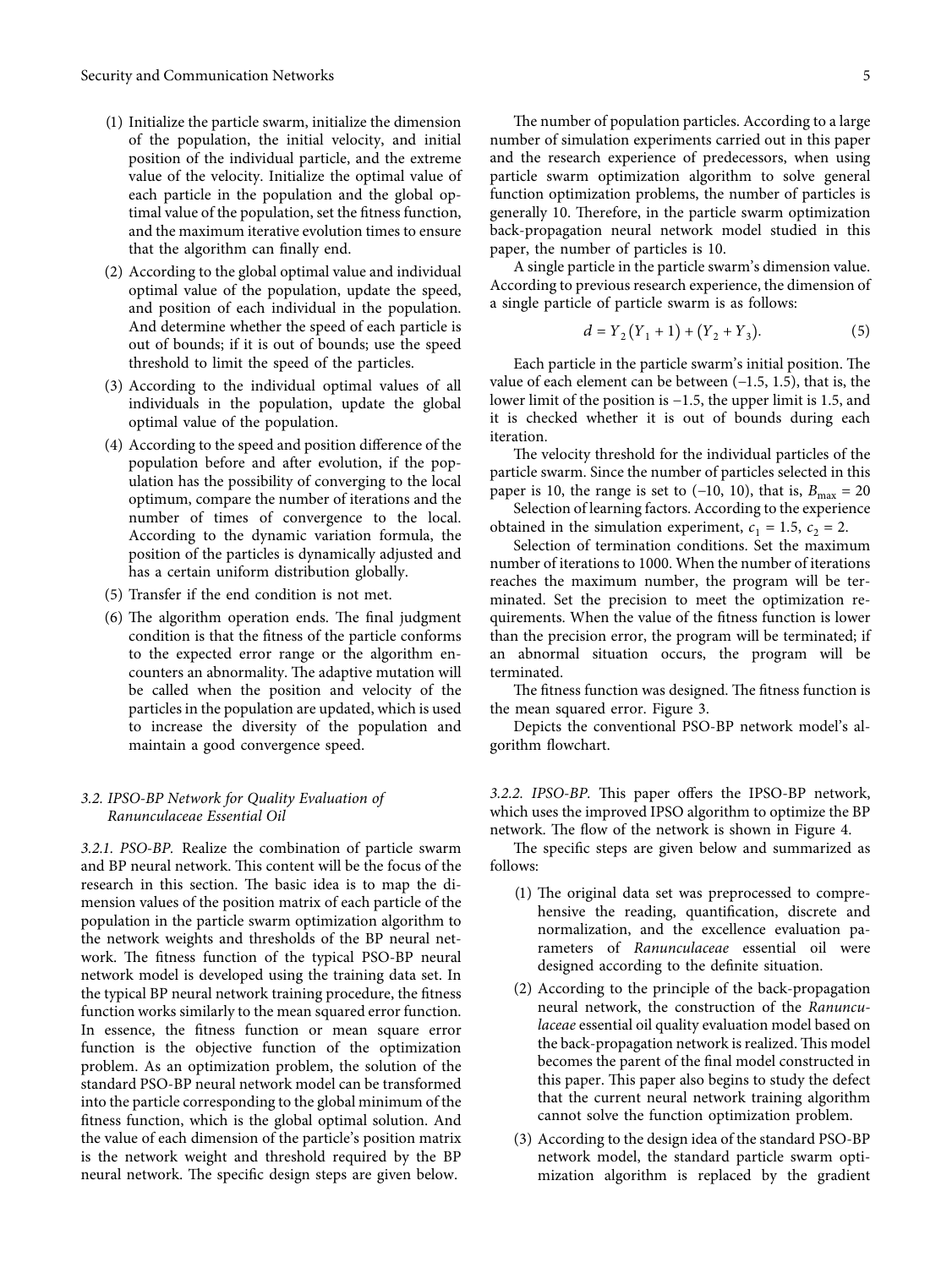<span id="page-5-0"></span>

Figure 3: PSO-BP flowchart.



Figure 4: IPSO-BP flowchart.

descent algorithm. The position matrix of each particle is mapped to the weight matrix and threshold matrix of the network and the design of the fitness function of the standard PSO-BP model algorithm are completed. And finally, complete the training and optimization of neural network weights and thresholds.

- (4) According to the research on IPSO, on the basis of the standard PSO-BP model, the IPSO-BP neural network model can be constructed by replacing the standard particle swarm optimization algorithm with the improved particle swarm optimization algorithm.
- (5) After the algorithm iteration is over, the global optimal particle is obtained. And map its position matrix back to the connection weights and thresholds of the back-propagation neural network, which is the optimal solution of the weights and thresholds

of each layer of the back-propagation neural network. Finally, it is substituted into the formula of the neural network, that is, the realization of the final model is completed.

#### **4. Experiment and Discussion**

*4.1. Evaluation on IPSO.* In this section, imitation experiments will be designed to study the enhancement of particle swarm optimization algorithm based on the foregoing content. The experiment compares and tests the performance of the upgraded particle swarm optimization algorithm and the regular particle swarm optimization technique. This section will use three classical test functions to compare the performance of the standard particle swarm optimization algorithm and the improved particle swarm optimization algorithm studied in this paper. They can be used to test the convergence performance and iteration speed of the algorithm. The three test functions are shown in Table [1.](#page-6-0)

The number of particles in the particle swarm is set to 10, and the condition for judging the convergence to the local optimum is that the position vector does not change after the algorithm iteratively runs for more than 10 times.

In essence, this experiment is to compare the presentation of using the standard particle swarm optimization algorithm and the improved particle swarm optimization algorithm to solve the performance of each test function converging to the minimum or maximum value within a sure value range. This is an optimization problem, so the three test functions Schaffer, Rosenbrock, and Rastrigrin are the objective functions of this optimization problem. Therefore, according to the idea of particle swarm optimization algorithm, it is necessary to design the fitness function of the objective function in the experiment. It can be compared to the mean square error function in the gradient descent algorithm. The goal of optimization is to minimize or maximize the value of the fitness function, which is the same idea as the mean square error minimization in the gradient descent algorithm.

Three test functions are used to test the standard particle swarm optimization algorithm and the improved particle swarm optimization algorithm respectively. As the number of iterations increases, the deviations in the fitness function values of the two algorithms are observed, and the fitness function is used as the objective optimization function. As the algorithm runs iteratively, better particles are found as the global optimal solution. Therefore, the performance of the standard particle swarm optimization algorithm and the improved particle swarm optimization algorithm can be compared by comparative analysis of fitness changes. The experimental results are shown in Table [2](#page-6-0). CV is convergence value. IC is number of iterations at convergence. TI is total number of iterations.

The simulation experiments show that the enhanced particle swarm algorithm has a faster convergence rate and also maintains better global search ability. The upgraded particle swarm algorithm has a faster convergence speed and stronger global search ability than the standard particle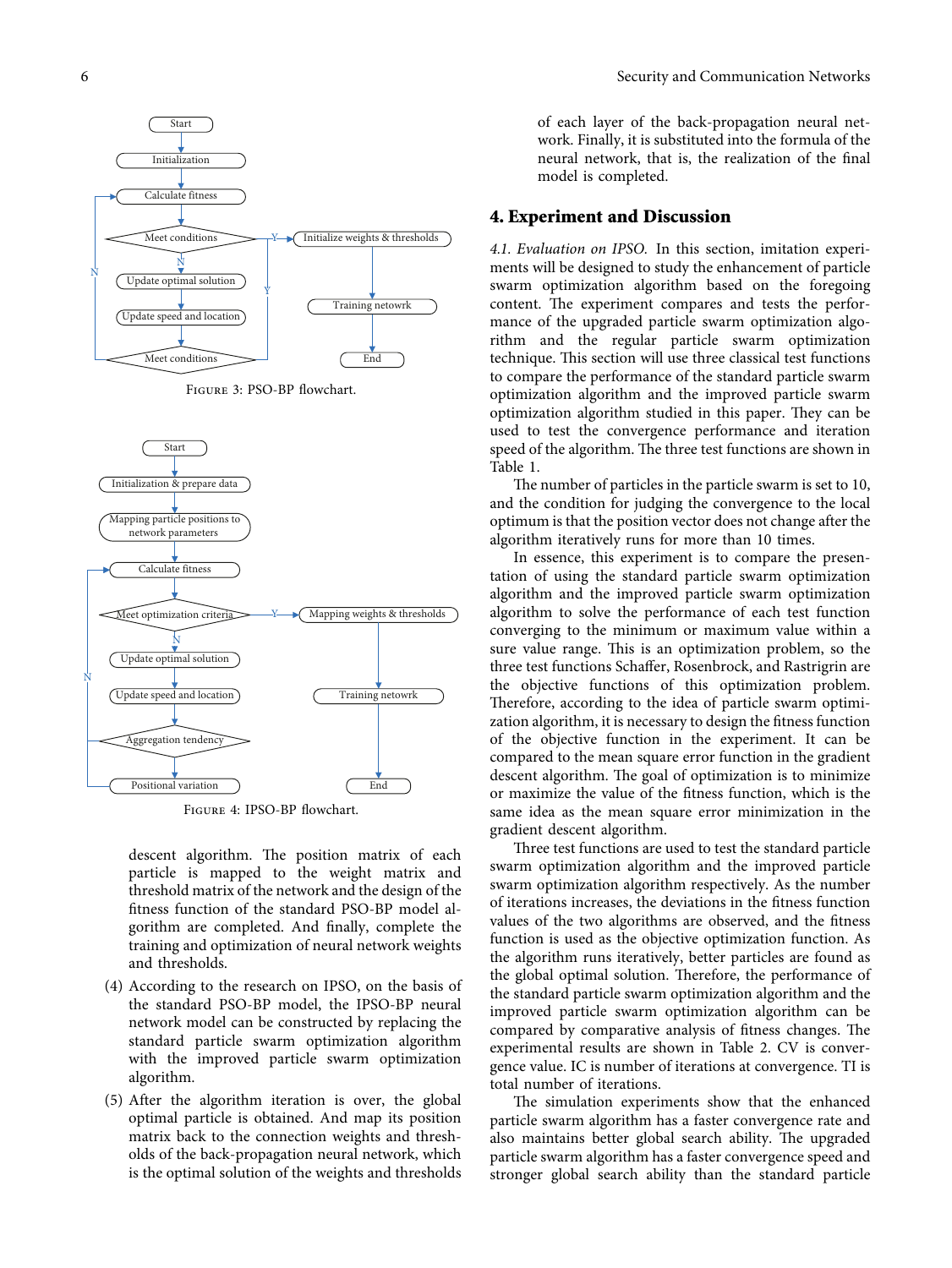TABLE 1: Classic optimization test function.

<span id="page-6-0"></span>

| Function   | Dimension | Search space      |
|------------|-----------|-------------------|
| Schaffer   | 20        | $(-100, 100)^{d}$ |
| Rosenbrock | 30        | $(-30, 30)^m$     |
| Rastrigrin | 20        | $(-5, 5)^k$       |

Table 2: Simulation results of three test functions.

| Function   | <b>PSO</b> |        | <b>IPSO</b> |     |     |
|------------|------------|--------|-------------|-----|-----|
|            | CV         | IС     | CV.         | IС  | TI  |
| Schaffer   | 0.29       | 351.00 | 0.09        | 168 | 500 |
| Rosenbrock | 0.38       | 78.01  | 0.17        | 64  | 500 |
| Rastrigrin | $2.8E - 6$ | 85.03  | $1.4E - 6$  | 72  | 500 |

Table 3: Parameters for evaluating the quality of essential oils of *Ranunculaceae*.

| Index | Parameter             |  |
|-------|-----------------------|--|
| $X_1$ | Appearance            |  |
| $X_2$ | Scent                 |  |
| $X_3$ | Miscibility           |  |
| $X_4$ | Density               |  |
| $X_5$ | Acid value            |  |
| $X_6$ | Refractive index      |  |
| $X_7$ | Chromatography        |  |
| $X_8$ | Microbial composition |  |

swarm algorithm, with a reduced final result error. And the improved particle swarm optimization algorithm has a rapid convergence trend, that is to say, the global optimal solution that the algorithm can converge to is still behind. If the number of iterations is increased, it can be found that the algorithm will find a better solution, and the algorithm can obtain more accurate results, while the standard particle swarm algorithm maintains a horizontal state and converges to the local optimal value.

4.2. Evaluation on IPSO-BP. This project uses two self-made *Ranunculaceae* essential oil quality evaluation datasets, REOA and REOB, respectively. The composition of each dataset is different; REOA contains 508 training samples and 215 testing samples. REOB contains 752 training samples and 316 testing samples. The input of each sample is 8 different quality evaluation parameters, as shown in Table 3; the label is the quality grade of *Ranunculaceae* essential oil, which is divided into ten different grade intervals from 1 to 10. The evaluation indexes are precision and recall.

This work first verifies the convergence of IPSO-BP network and compares the loss during network training. The experimental results are shown in Figures 5(a) and 5(b).

Obviously, at the beginning of training, as the number of iterations increases, the loss of the network decreases rapidly. However, when the number of iterations reaches 60 epochs, the loss of the network basically reaches the minimum value. Subsequent rises in the number of training sessions will not bring about a drop in loss. This shows that



Figure 5: (a) Training loss on REOA. (b) Training loss on REOB.

the network has reached a state of convergence on the training set at this time.

To verify the validity and correctness of using the IPSO algorithm to optimize the BP network, this work compares the network performance when using PSO-BP and IPSO-BP. The experimental results are shown in Figures  $6(a)$  and  $6(b)$ .

Obviously, the best performance gain can be obtained when using the IPSO-BP network. Compared with the PSO-BP network, 4.1% precision improvement and 2.9% recall improvement can be obtained on the REOA dataset, 3.2% precision improvement and 4.0% recall improvement can be obtained on the REOB dataset. These experimental data further verify the exactness and effectiveness of the IPSO strategy.

To verify the correctness of deigned method, we compare this method with other methods like logistic regression, decision tree, and support vector machine. The experimental result is illustrated in Table [4.](#page-7-0)

Obviously, compared with other quality evaluation methods, the IPSO-BP network designed in this work can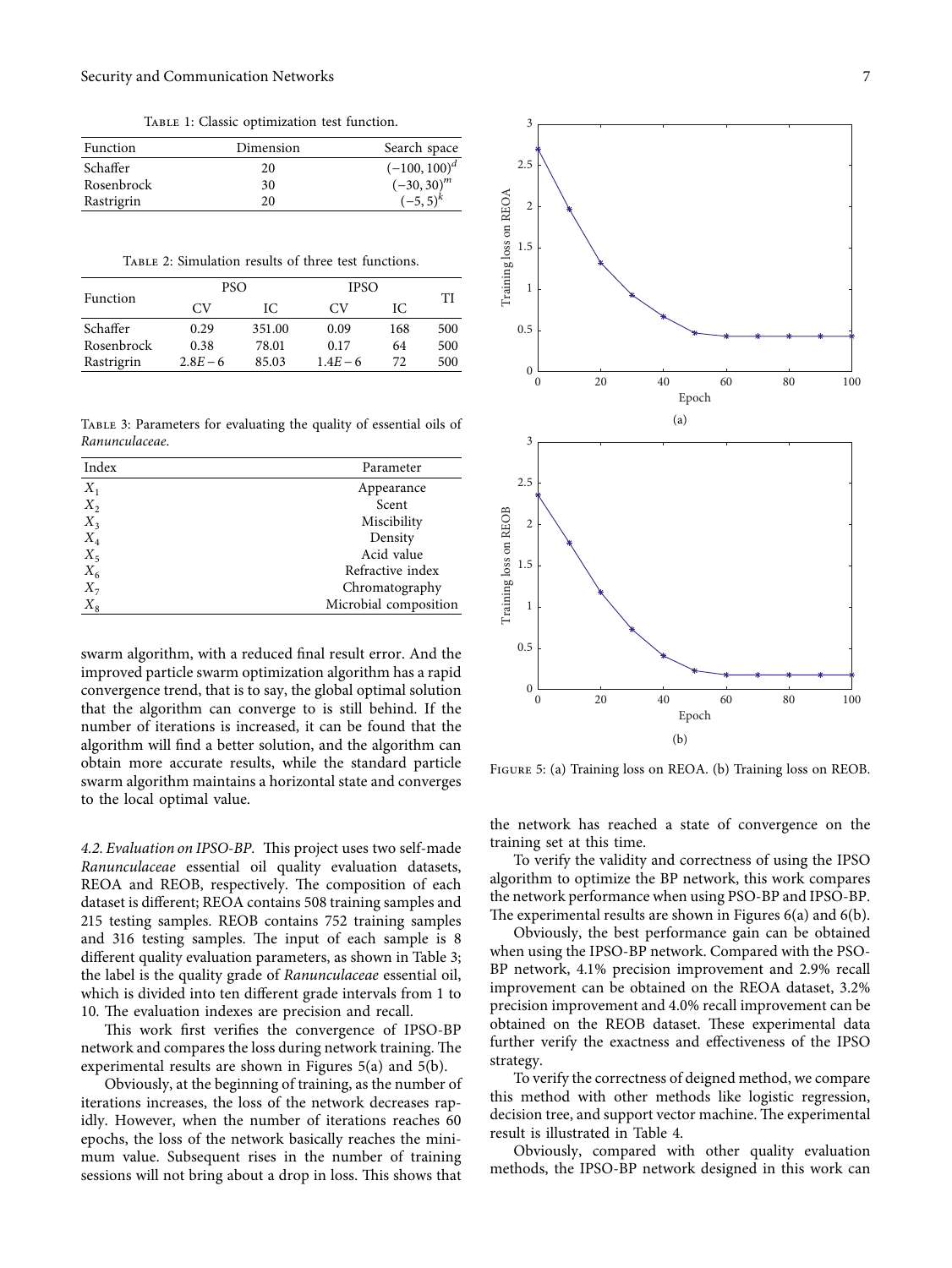<span id="page-7-0"></span>

Figure 6: (a) Comparison of PSO-BP. (b) Comparison of IPSO-BP.

TABLE 4: Comparison with other methods.

| Method                 | <b>REOA</b>   |               | <b>REOB</b>   |            |
|------------------------|---------------|---------------|---------------|------------|
|                        | Precision (%) | Recall $(\%)$ | Precision (%) | Recall (%) |
| Logistic regression    | 89.5          | 86.7          | 90.4          | 87.5       |
| Decision tree          | 92.8          | 90.7          | 94.1          | 91.5       |
| Support vector machine | 95.6          | 92.2          | 96.2          | 93.9       |
| <b>IPSO-BP</b>         | 98.0          | 94.2          | 98.1          | 96.1       |

obtain the best performance. This proves the correctness and effectiveness of the IPSO-BP network proposed in this work for the quality evaluation of *Ranunculaceae* essential oils.

# **5. Conclusion**

The research investigates the quality evaluation method of *Ranunculaceae* essential oil based on artificial neural network due to the lack of a complete collection of *Ranunculaceae* essential oil quality evaluation models in China. The overall goal of this study is to develop a quality evaluation model for *Ranunculaceae* essential oil based on a back-propagation neural network, analyze the model's performance and flaws, and lead to PSO research. On the basis of the standard particle swarm optimization algorithm, the improved research is carried out to improve the optimization ability of the algorithm, so that the neural network has better network weights and thresholds. Finally, an IPSO-BP-based evaluation model for the quality of *Ranunculaceae* essential oils was constructed. The main work of this paper is as follows:  $(1)$  Research on the PSO algorithm and its improvement. This paper studies the basic principle and mathematical model of the PSO algorithm, and analyzes the advantages and disadvantages of the algorithm. In view of its shortcomings, a random transformation function is introduced when the particle position vector of the entire particle swarm is updated to improve the optimization ability of the algorithm. (2) Replace

the steepest descent algorithm with IPSO, combine it with the back-propagation neural network, and use the particle swarm optimization algorithm to complete the network training. This allows the network to finally choose the best connection weights and thresholds, create an IPSO-BP model, and run simulation comparison tests. Comprehensive and systematic experiments verify the correctness and effectiveness of the IPSO-BP network designed in this work.

# **Data Availability**

The datasets used during the current study are available from the corresponding author on reasonable request.

#### **Conflicts of Interest**

The authors declare that they have no conflicts of interest.

# **References**

- [1] M. Isman, "Commercial development of plant essential oils and their constituents as active ingredients in bioinsecticides," *Phytochemistry Reviews*, vol. 19, no. 2, pp. 235–241, 2020.
- [2] H. Falleh, B. Jemaa, M. Saada, and R. Ksouri, "Essential oils: a promising eco-friendly food preservative," *Food Chemistry*, vol. 330, Article ID 127268, 2020.
- [3] R. Silva, B. Figueiredo, G. Byler, and W. N. Setzer, "Essential oils as antiviral agents, potential of essential oils to treat SARS-